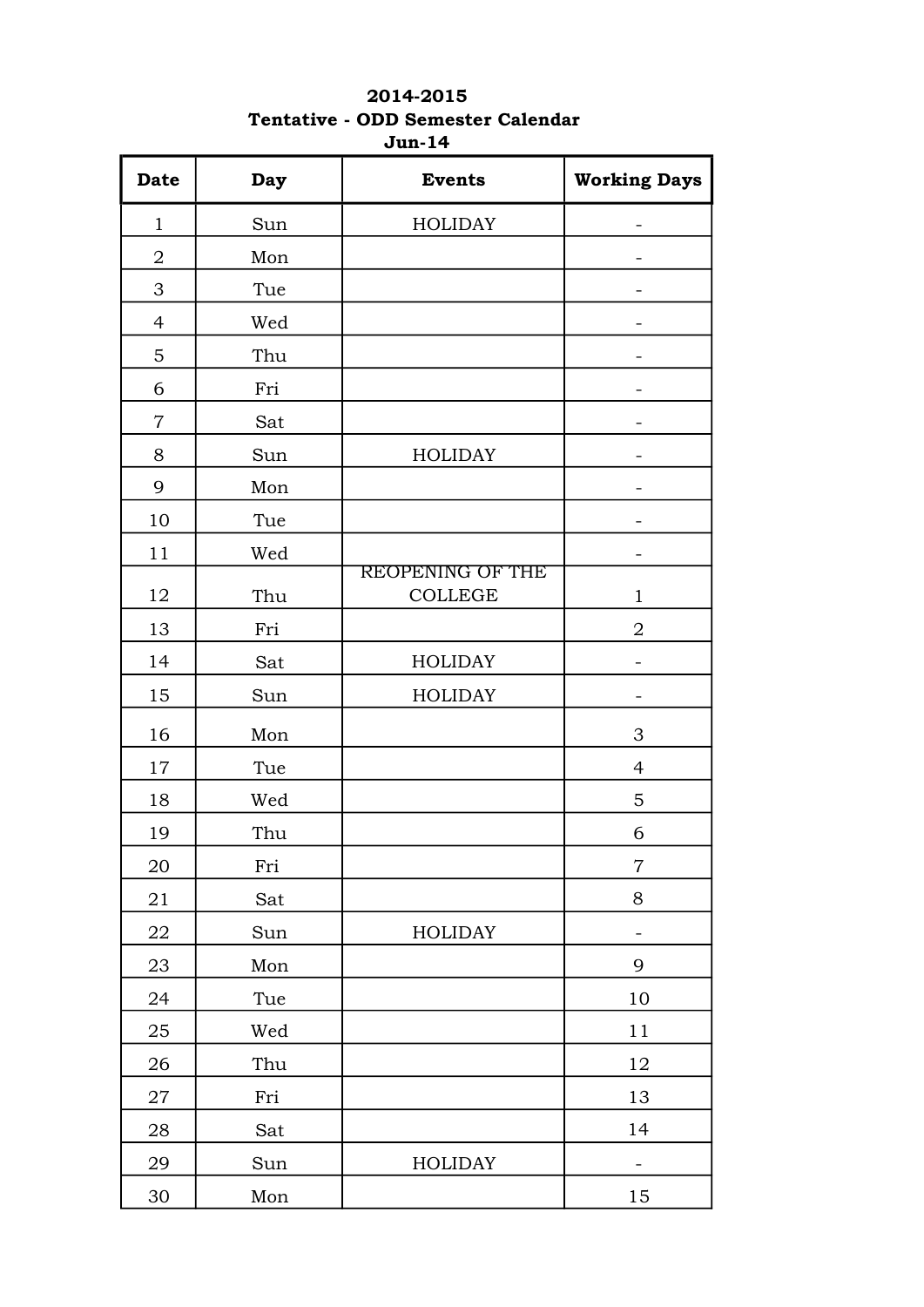| <b>Date</b>    | Day | <b>Events</b>  | <b>Working Days</b> |
|----------------|-----|----------------|---------------------|
| $\mathbf{1}$   | Tue |                | 16                  |
| $\overline{2}$ | Wed |                | 17                  |
| 3              | Thu |                | 18                  |
| $\overline{4}$ | Fri |                | 19                  |
| 5              | Sat |                | 20                  |
| 6              | Sun | <b>HOLIDAY</b> |                     |
| $\overline{7}$ | Mon |                | $21\,$              |
| 8              | Tue |                | 22                  |
| 9              | Wed |                | 23                  |
| $10\,$         | Thu |                | 24                  |
| 11             | Fri |                | 25                  |
| 12             | Sat |                | 26                  |
| 13             | Sun | <b>HOLIDAY</b> | -                   |
| 14             | Mon |                | $\sqrt{27}$         |
| 15             | Tue |                | ${\bf 28}$          |
| 16             | Wed |                | 29                  |
| 17             | Thu |                | $30\,$              |
| 18             | Fri |                | 31                  |
| 19             | Sat |                | 32                  |
| 20             | Sun | <b>HOLIDAY</b> |                     |
| 21             | Mon |                | 33                  |
| 22             | Tue |                | 34                  |
| 23             | Wed |                | 35                  |
| 24             | Thu |                | 36                  |
| 25             | Fri |                | 37                  |
| 26             | Sat |                | 38                  |
| 27             | Sun | HOLIDAY        |                     |
| 28             | Mon | <b>HOLIDAY</b> | -                   |
| 29             | Tue | RAMZAN HOLIDAY |                     |
| 30             | Wed |                | 39                  |
| 31             | Thu |                | 40                  |

Jul-14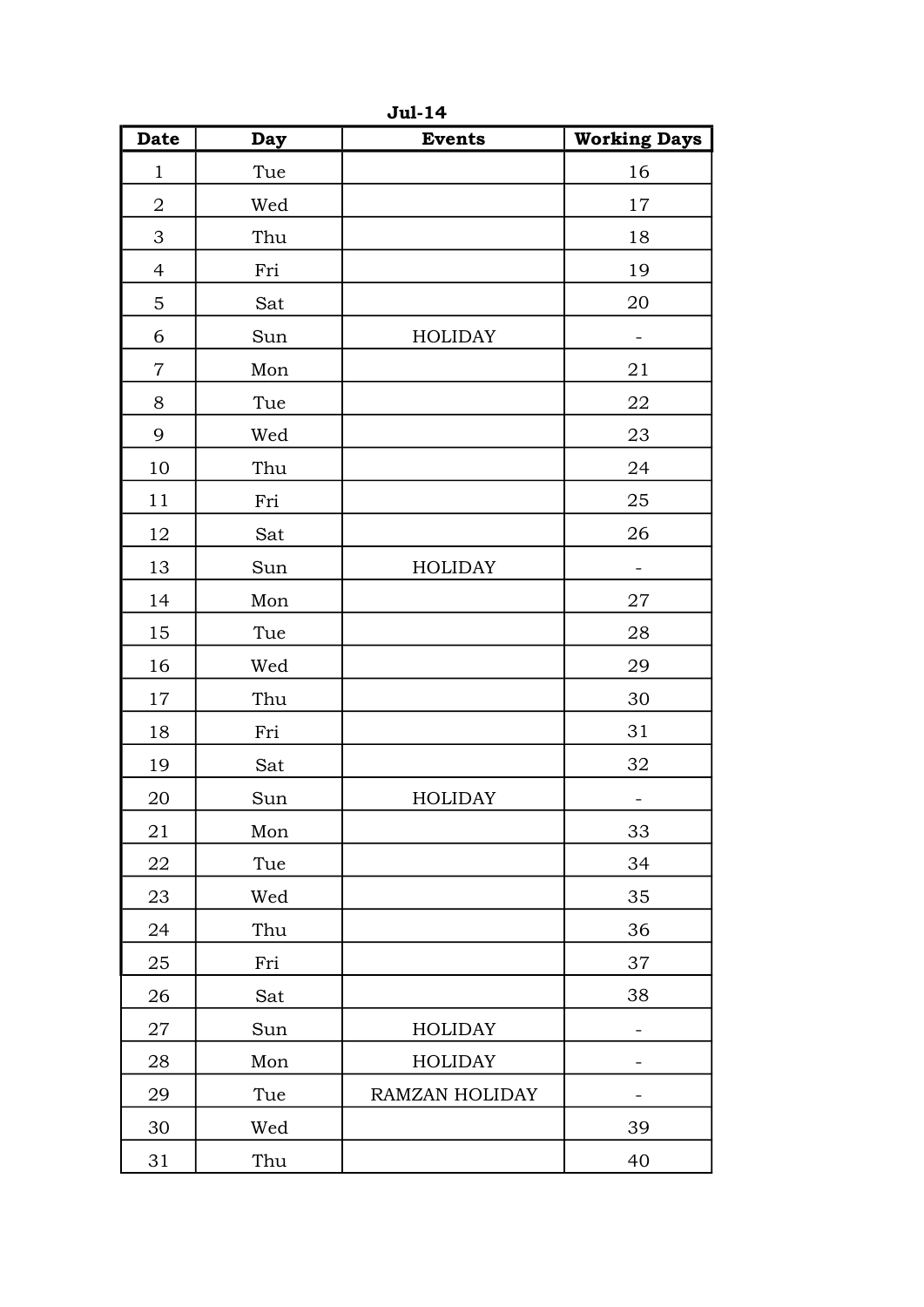| <b>Date</b>    | <b>Day</b> | <b>Events</b>                         | <b>Working Days</b> |
|----------------|------------|---------------------------------------|---------------------|
| $\mathbf{1}$   | Fri        |                                       | 41                  |
| $\overline{2}$ | Sat        |                                       | 42                  |
| 3              | Sun        | <b>HOLIDAY</b>                        | -                   |
| $\overline{4}$ | Mon        |                                       | 43                  |
| $\overline{5}$ | Tue        |                                       | 44                  |
| 6              | Wed        |                                       | 45                  |
| $\overline{7}$ | Thu        |                                       | 46                  |
| 8              | Fri        |                                       | 47                  |
| 9              | Sat        |                                       | 48                  |
| 10             | Sun        | <b>HOLIDAY</b>                        | $\qquad \qquad -$   |
| 11             | Mon        |                                       | 49                  |
| 12             | Tue        |                                       | 50                  |
| 13             | Wed        |                                       | 51                  |
| 14             | Thu        |                                       | 52                  |
| 15             | Fri        | INDEPENDENCE DAY                      |                     |
| 16             | Sat        | <b>HOLIDAY</b>                        |                     |
| $17\,$         | Sun        | <b>HOLIDAY</b>                        | -                   |
| 18             | Mon        |                                       | 53                  |
| 19             | Tue        |                                       | 54                  |
| 20             | Wed        |                                       | 55                  |
| 21             | Thu        |                                       | 56                  |
| 22             | Fri        |                                       | 57                  |
| 23             | Sat        |                                       | 58                  |
| 24             | Sun        | <b>HOLIDAY</b>                        |                     |
| 25             | Mon        |                                       | 59                  |
| 26             | Tue        |                                       | 60                  |
| 27             | Wed        |                                       | 61                  |
| 28             | Thu        |                                       | 62                  |
| 29             | Fri        | <b>VINAYAKAR</b><br>SATHURTHI HOLIDAY | -                   |
| 30             | Sat        | <b>HOLIDAY</b>                        |                     |
| 31             | Sun        | <b>HOLIDAY</b>                        |                     |

Aug-14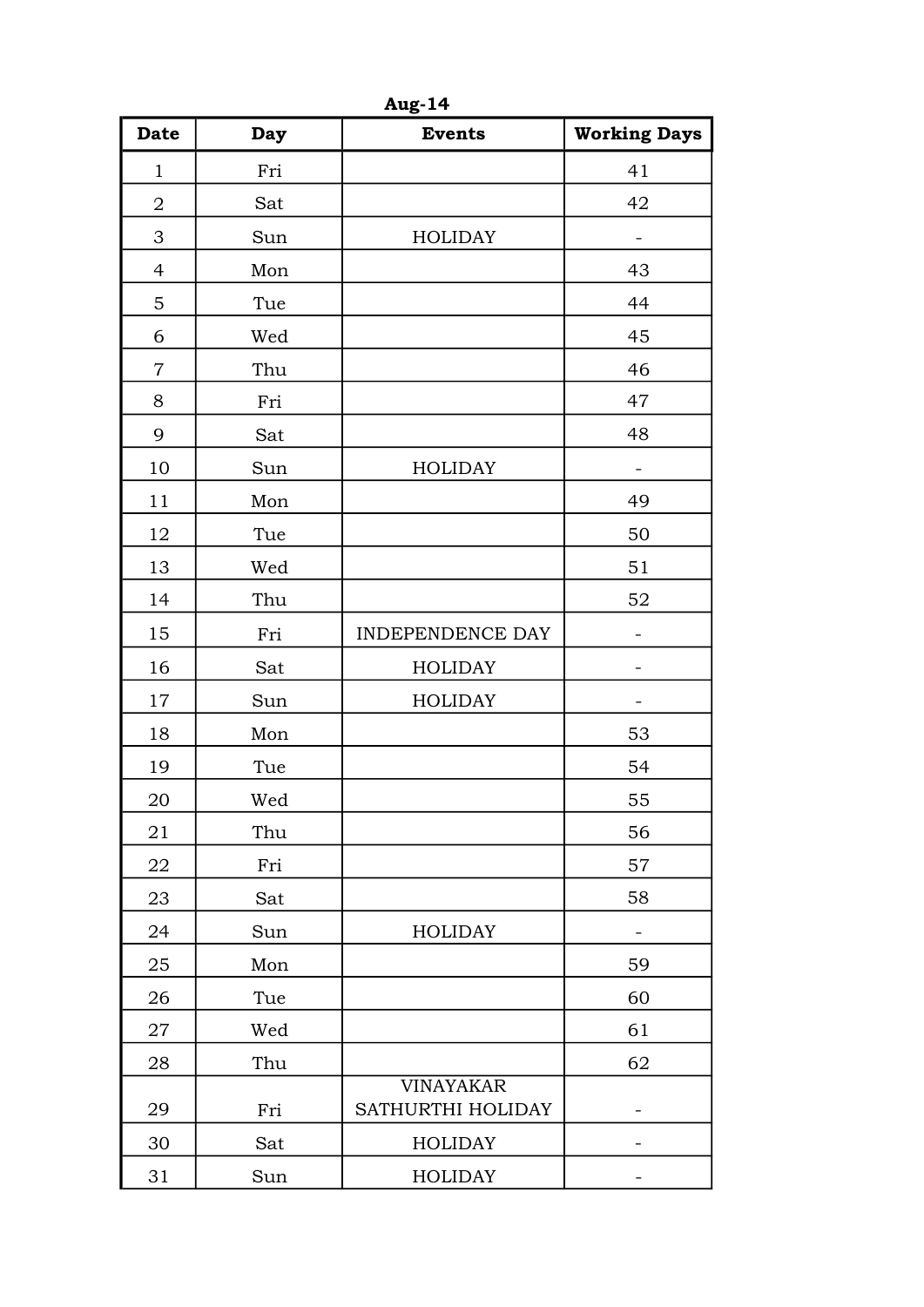| <b>Date</b>    | <b>Day</b> | <b>Events</b>   | <b>Working Days</b> |
|----------------|------------|-----------------|---------------------|
| $\mathbf{1}$   | Mon        |                 | 63                  |
| $\overline{2}$ | Tue        |                 | 64                  |
| 3              | Wed        |                 | 65                  |
| $\overline{4}$ | Thu        |                 | 66                  |
| 5              | Fri        |                 | 67                  |
| $\sqrt{6}$     | Sat        |                 | 68                  |
| $\overline{7}$ | Sun        | <b>HOLIDAY</b>  | -                   |
| 8              | Mon        |                 | 69                  |
| 9              | Tue        |                 | 70                  |
| 10             | Wed        |                 | 71                  |
| 11             | Thu        |                 | $\rm 72$            |
| 12             | Fri        |                 | 73                  |
| 13             | Sat        | SECOND SATURDAY |                     |
| 14             | Sun        | <b>HOLIDAY</b>  | -                   |
| 15             | Mon        |                 | 74                  |
| 16             | Tue        |                 | 75                  |
| 17             | Wed        |                 | 76                  |
| 18             | Thu        |                 | $77\,$              |
| 19             | Fri        |                 | 78                  |
| 20             | Sat        |                 | 79                  |
| 21             | Sun        | <b>HOLIDAY</b>  |                     |
| $22\,$         | Mon        |                 | 80                  |
| 23             | Tue        |                 | 81                  |
| 24             | Wed        |                 | 82                  |
| 25             | Thu        |                 | 83                  |
| 26             | Fri        |                 | 84                  |
| 27             | Sat        |                 | 85                  |
| 28             | Sun        | <b>HOLIDAY</b>  |                     |
| 29             | Mon        |                 | 86                  |
| $30\,$         | Tue        |                 | 87                  |

Sep-14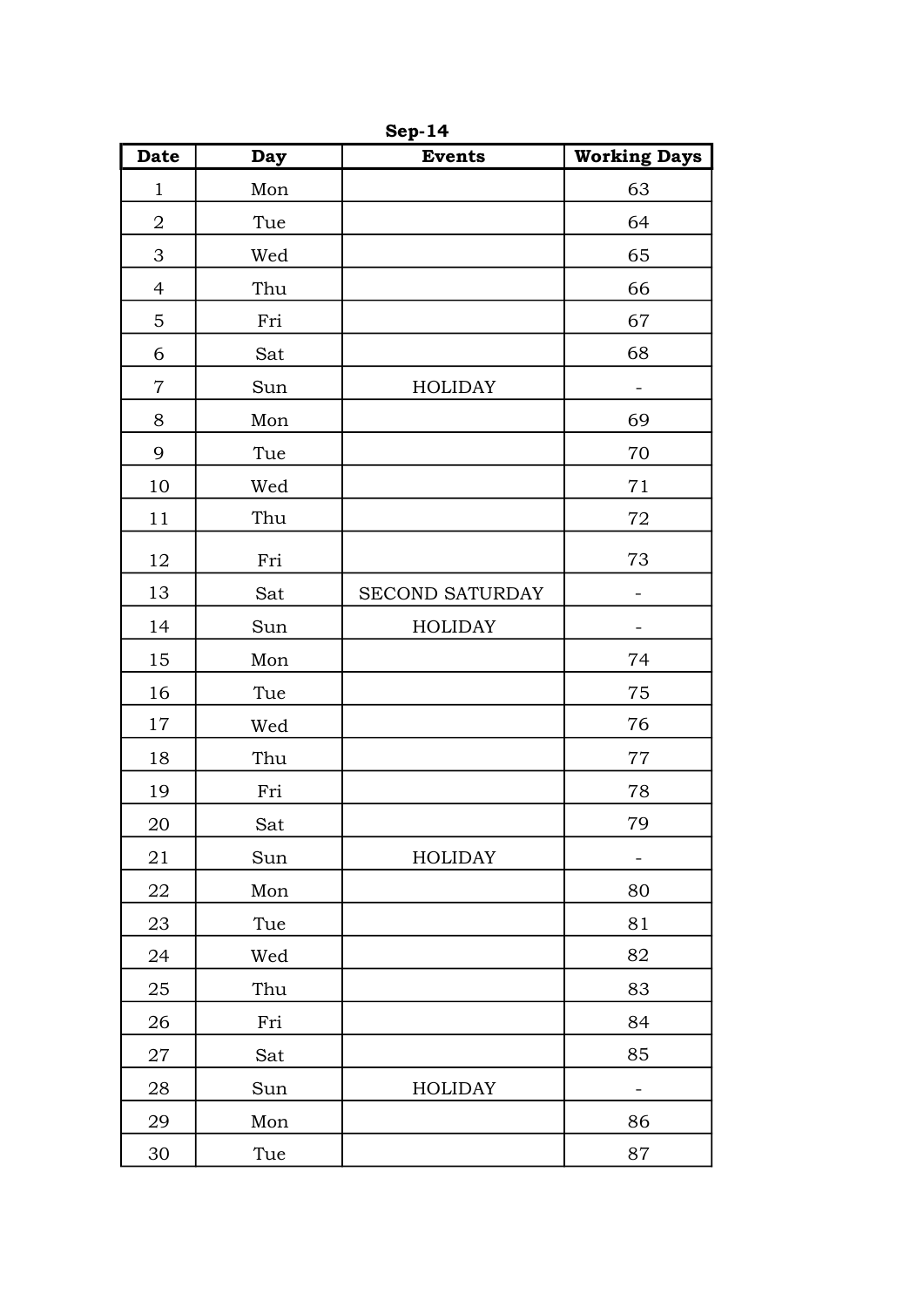| <b>Date</b>    | Day | <b>Events</b>                          | <b>Working Days</b>      |
|----------------|-----|----------------------------------------|--------------------------|
| $\mathbf{1}$   | Wed |                                        | 88                       |
| $\overline{2}$ | Thu | <b>GANDHI JAYANTHI</b>                 |                          |
| 3              | Fri | AAYUTHA POOJA &                        | -                        |
| $\overline{4}$ | Sat | <b>VIJAYA DASAMI</b><br><b>HOLIDAY</b> | $\overline{\phantom{0}}$ |
| 5              | Sun | <b>HOLIDAY</b>                         | -                        |
| 6              | Mon |                                        | 89                       |
| $\overline{7}$ | Tue |                                        | 90                       |
| 8              | Wed |                                        | 91                       |
| 9              | Thu |                                        | 92                       |
| 10             | Fri |                                        | 93                       |
| 11             | Sat |                                        | 94                       |
| 12             | Sun | <b>HOLIDAY</b>                         |                          |
| 13             | Mon |                                        | 95                       |
| 14             | Tue |                                        | 96                       |
| 15             | Wed |                                        | 97                       |
| 16             | Thu |                                        | 98                       |
| 17             | Fri |                                        | 99                       |
| 18             | Sat |                                        | 100                      |
| 19             | Sun | <b>HOLIDAY</b>                         | -                        |
| 20             | Mon |                                        | 101                      |
| 21             | Tue |                                        | 102                      |
| 22             | Wed |                                        |                          |
| 23             | Thu | <b>DEEPAVALI</b>                       |                          |
| 24             | Fri |                                        | 103                      |
| 25             | Sat |                                        | 104                      |
| 26             | Sun | <b>HOLIDAY</b>                         |                          |
| 27             | Mon |                                        | 105                      |
| 28             | Tue |                                        | 106                      |
| 29             | Wed |                                        | 107                      |
| 30             | Thu |                                        | 108                      |
| 31             | Fri |                                        | 109                      |

Oct-14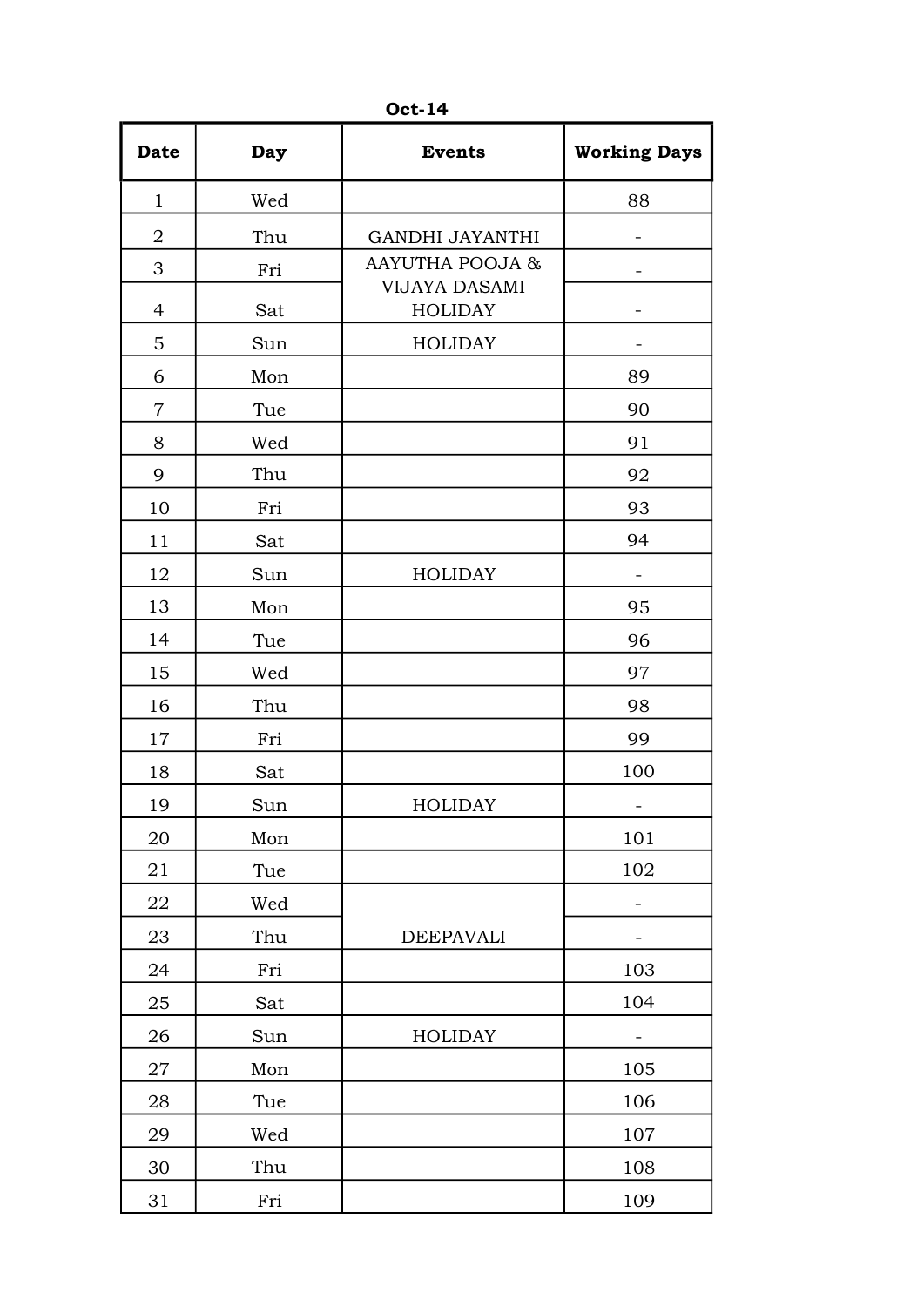| <b>Date</b>    | Day | <b>Events</b>  | <b>Working Days</b> |
|----------------|-----|----------------|---------------------|
| $\mathbf 1$    | Sat |                | 110                 |
| $\sqrt{2}$     | Sun | <b>HOLIDAY</b> |                     |
| 3              | Mon |                | 111                 |
| $\overline{4}$ | Tue |                | 112                 |
| $\mathbf 5$    | Wed |                | 113                 |
| 6              | Thu |                | 114                 |
| $\overline{7}$ | Fri |                | 115                 |
| $8\,$          | Sat |                | 116                 |
| 9              | Sun | <b>HOLIDAY</b> |                     |
| 10             | Mon |                | -                   |
| 11             | Tue |                |                     |
| 12             | Wed |                |                     |
| 13             | Thu |                |                     |
| 14             | Fri |                |                     |
| 15             | Sat |                |                     |
| 16             | Sun | <b>HOLIDAY</b> |                     |
| 17             | Mon |                |                     |
| 18             | Tue |                |                     |
| 19             | Wed |                | -                   |
| 20             | Thu |                | -                   |
| 21             | Fri |                |                     |
| ${\bf 22}$     | Sat |                |                     |
| 23             | Sun | <b>HOLIDAY</b> |                     |
| 24             | Mon |                |                     |
| 25             | Tue |                |                     |
| 26             | Wed |                |                     |
| $27\,$         | Thu |                |                     |
| 28             | Fri |                |                     |
| 29             | Sat |                |                     |
| $30\,$         | Sun | HOLIDAY        | -                   |

Nov-14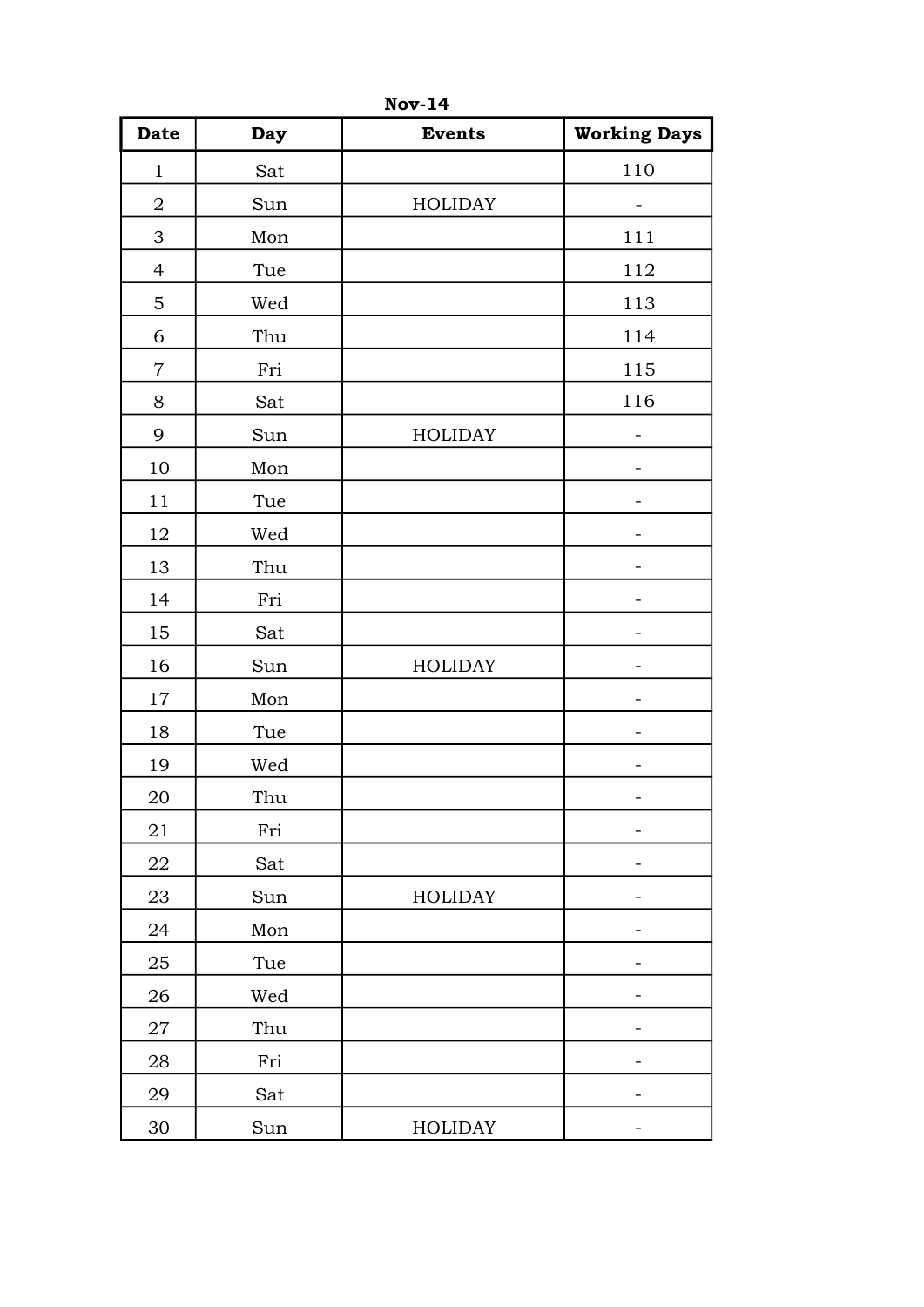| レヒレ-エイ                    |                                                  |                |                     |
|---------------------------|--------------------------------------------------|----------------|---------------------|
| <b>Date</b>               | Day                                              | <b>Events</b>  | <b>Working Days</b> |
| $\mathbf{1}$              | Mon                                              |                |                     |
| $\overline{2}$            | Tue                                              |                |                     |
| $\ensuremath{\mathsf{3}}$ | Wed                                              |                |                     |
| $\overline{4}$            | Thu                                              |                |                     |
| $\mathbf 5$               | Fri                                              |                |                     |
| 6                         | Sat                                              |                |                     |
| $\overline{7}$            | Sun                                              | <b>HOLIDAY</b> |                     |
| 8                         | $\operatorname*{Mon}% \left( \mathcal{M}\right)$ |                |                     |
| 9                         | Tue                                              |                |                     |
| $10\,$                    | Wed                                              |                |                     |
| 11                        | Thu                                              |                |                     |
| 12                        | Fri                                              |                |                     |
| 13                        | Sat                                              |                |                     |
| 14                        | Sun                                              | HOLIDAY        |                     |
| 15                        | Mon                                              |                |                     |
| 16                        | Tue                                              |                |                     |
| $17\,$                    | Wed                                              |                |                     |
| $18\,$                    | Thu                                              |                |                     |
| 19                        | Fri                                              |                |                     |
| 20                        | Sat                                              |                |                     |
| 21                        | Sun                                              | HOLIDAY        |                     |
| 22                        | Mon                                              |                |                     |
| 23                        | Tue                                              |                |                     |
| 24                        | Wed                                              |                |                     |
| $25\,$                    | Thu                                              |                |                     |
| $26\,$                    | Fri                                              |                |                     |
| $27\,$                    | Sat                                              |                |                     |
| 28                        | Sun                                              | <b>HOLIDAY</b> |                     |
| 29                        | $\operatorname*{Mon}% \left( \mathcal{M}\right)$ |                |                     |
| $30\,$                    | Tue                                              |                |                     |

2014-2015 Tentative - Even Semester Calendar Dec-14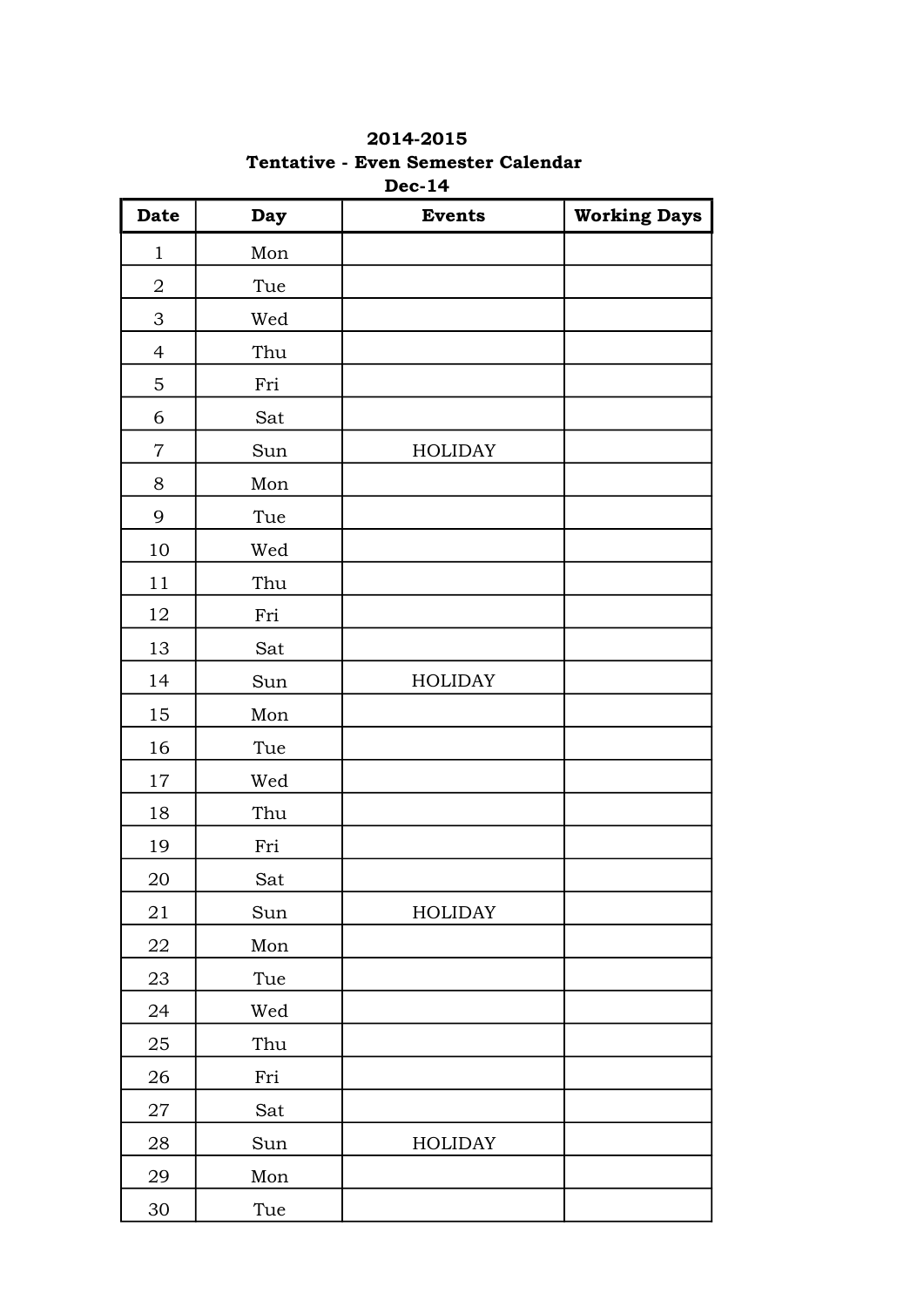| <b>Date</b>      | Day                  | <b>Events</b>  | <b>Working Days</b> |
|------------------|----------------------|----------------|---------------------|
| $\mathbf{1}$     | Wed                  |                |                     |
| $\boldsymbol{2}$ | Thu                  |                |                     |
| 3                | Fri                  |                |                     |
| $\overline{4}$   | Sat                  |                |                     |
| 5                | Sun                  | <b>HOLIDAY</b> |                     |
| 6                | Mon                  |                |                     |
| $\overline{7}$   | Tue                  |                |                     |
| 8                | Wed                  |                |                     |
| 9                | Thu                  |                |                     |
| 10               | Fri                  |                |                     |
| $11\,$           | Sat                  |                |                     |
| 12               | Sun                  | <b>HOLIDAY</b> |                     |
| 13               | Mon                  |                |                     |
| 14               | Tue                  |                |                     |
| 15               | Wed                  |                |                     |
| 16               | Thu                  |                |                     |
| $17\,$           | Fri                  |                |                     |
| 18               | Sat                  |                |                     |
| 19               | Sun                  | <b>HOLIDAY</b> |                     |
| 20               | $\operatorname{Mon}$ |                |                     |
| $21\,$           | Tue                  |                |                     |
| 22               | Wed                  |                |                     |
| 23               | Thu                  |                |                     |
| 24               | Fri                  |                |                     |
| 25               | Sat                  |                |                     |
| 26               | Sun                  | <b>HOLIDAY</b> |                     |
| $\sqrt{27}$      | Mon                  |                |                     |
| 28               | Tue                  |                |                     |
| 29               | Wed                  |                |                     |
| 30               | Thu                  |                |                     |
| 31               | Fri                  |                |                     |

Jan-15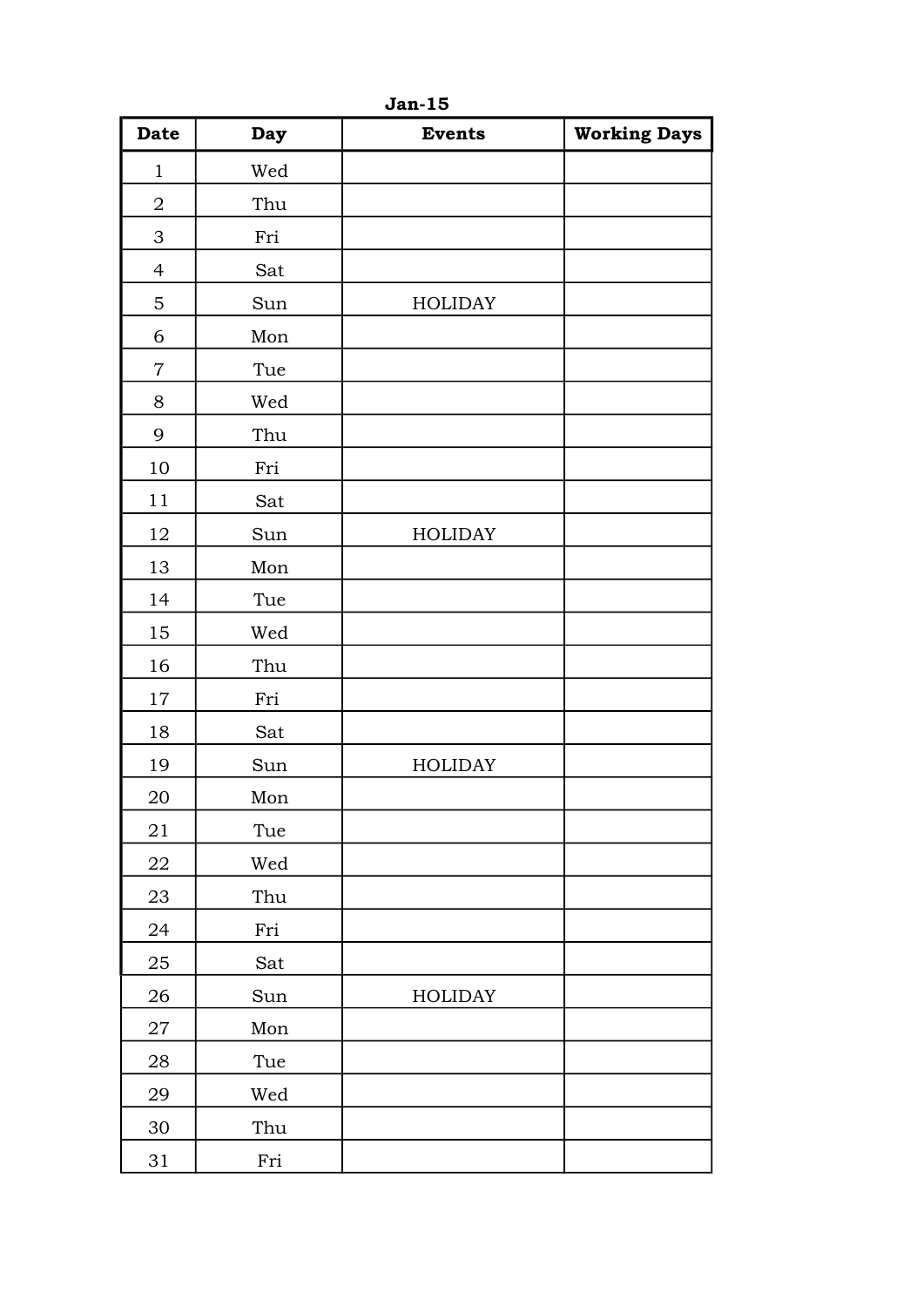| <b>Date</b>    | Day                                              | <b>Events</b>  | <b>Working Days</b> |
|----------------|--------------------------------------------------|----------------|---------------------|
| $\mathbf 1$    | Sat                                              |                |                     |
| $\overline{2}$ | Sun                                              | <b>HOLIDAY</b> |                     |
| 3              | Mon                                              |                |                     |
| $\overline{4}$ | Tue                                              |                |                     |
| 5              | Wed                                              |                |                     |
| 6              | Thu                                              |                |                     |
| $\overline{7}$ | Fri                                              |                |                     |
| 8              | Sat                                              |                |                     |
| 9              | Sun                                              | <b>HOLIDAY</b> |                     |
| $10\,$         | Mon                                              |                |                     |
| 11             | Tue                                              |                |                     |
| 12             | Wed                                              |                |                     |
| 13             | Thu                                              |                |                     |
| 14             | Fri                                              |                |                     |
| $15\,$         | Sat                                              |                |                     |
| 16             | Sun                                              | <b>HOLIDAY</b> |                     |
| 17             | Mon                                              |                |                     |
| 18             | Tue                                              |                |                     |
| 19             | Wed                                              |                |                     |
| 20             | Thu                                              |                |                     |
| $21\,$         | $\rm Fri$                                        |                |                     |
| ${\bf 22}$     | Sat                                              |                |                     |
| 23             | Sun                                              | HOLIDAY        |                     |
| 24             | $\operatorname*{Mon}% \left( \mathcal{M}\right)$ |                |                     |
| $25\,$         | Tue                                              |                |                     |
| 26             | Wed                                              |                |                     |
| $\sqrt{27}$    | Thu                                              |                |                     |
| $28\,$         | Fri                                              |                |                     |

Feb-15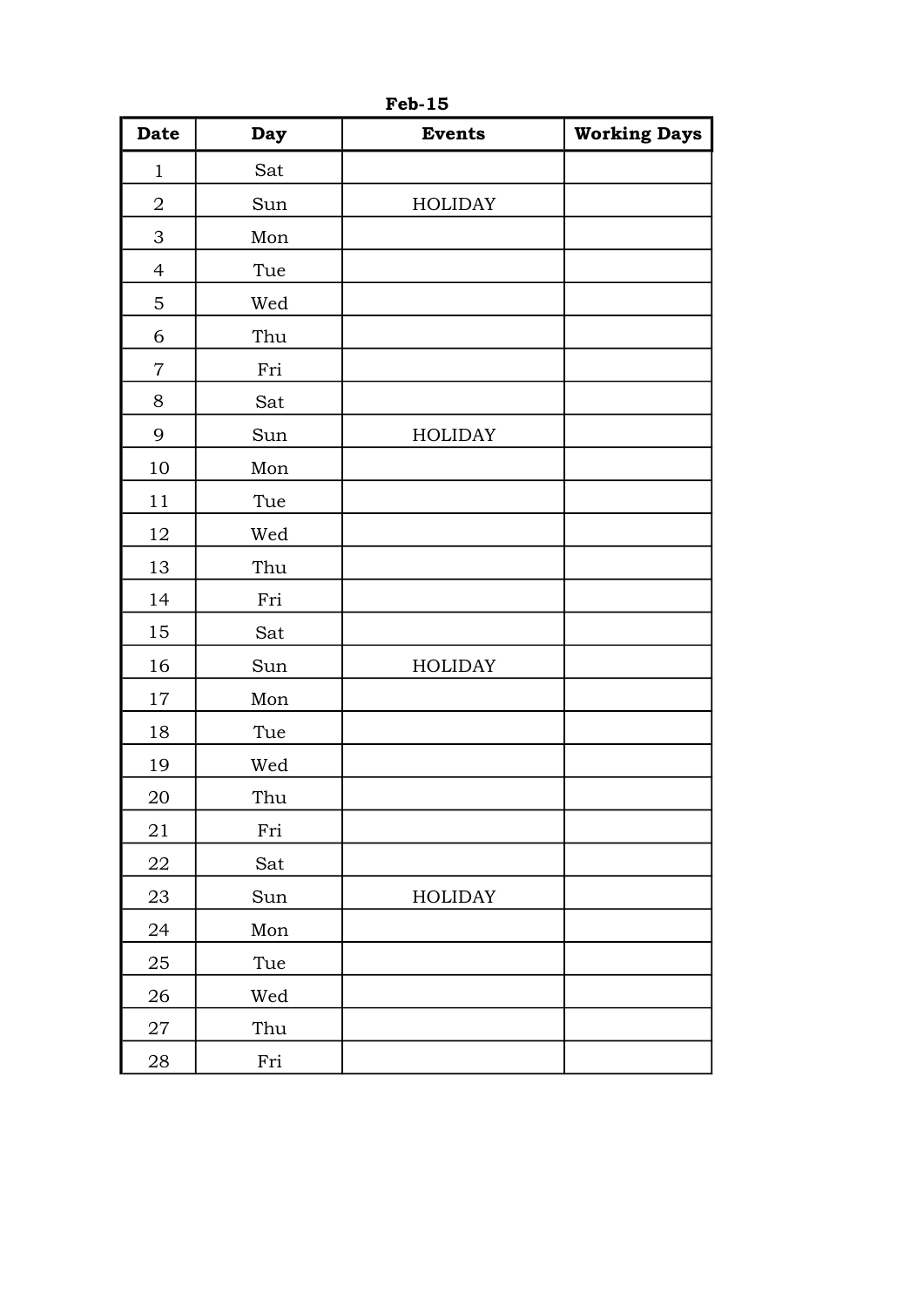| <b>Date</b>    | Day                                              | <b>Events</b>  | <b>Working Days</b> |
|----------------|--------------------------------------------------|----------------|---------------------|
| $\mathbf{1}$   | Sat                                              |                |                     |
| $\overline{2}$ | Sun                                              | <b>HOLIDAY</b> |                     |
| 3              | Mon                                              |                |                     |
| $\overline{4}$ | Tue                                              |                |                     |
| $\overline{5}$ | Wed                                              |                |                     |
| 6              | Thu                                              |                |                     |
| $\overline{7}$ | Fri                                              |                |                     |
| $8\,$          | Sat                                              |                |                     |
| 9              | Sun                                              | <b>HOLIDAY</b> |                     |
| 10             | Mon                                              |                |                     |
| 11             | Tue                                              |                |                     |
| 12             | Wed                                              |                |                     |
| 13             | Thu                                              |                |                     |
| 14             | Fri                                              |                |                     |
| 15             | Sat                                              |                |                     |
| 16             | Sun                                              | <b>HOLIDAY</b> |                     |
| $17\,$         | Mon                                              |                |                     |
| 18             | Tue                                              |                |                     |
| 19             | Wed                                              |                |                     |
| $20\,$         | Thu                                              |                |                     |
| $21\,$         | Fri                                              |                |                     |
| 22             | Sat                                              |                |                     |
| 23             | Sun                                              | <b>HOLIDAY</b> |                     |
| 24             | $\operatorname*{Mon}% \left( \mathcal{M}\right)$ |                |                     |
| 25             | Tue                                              |                |                     |
| 26             | Wed                                              |                |                     |
| $\sqrt{27}$    | Thu                                              |                |                     |
| 28             | Fri                                              |                |                     |
| 29             | Sat                                              |                |                     |
| 30             | Sun                                              | HOLIDAY        |                     |

Mar-15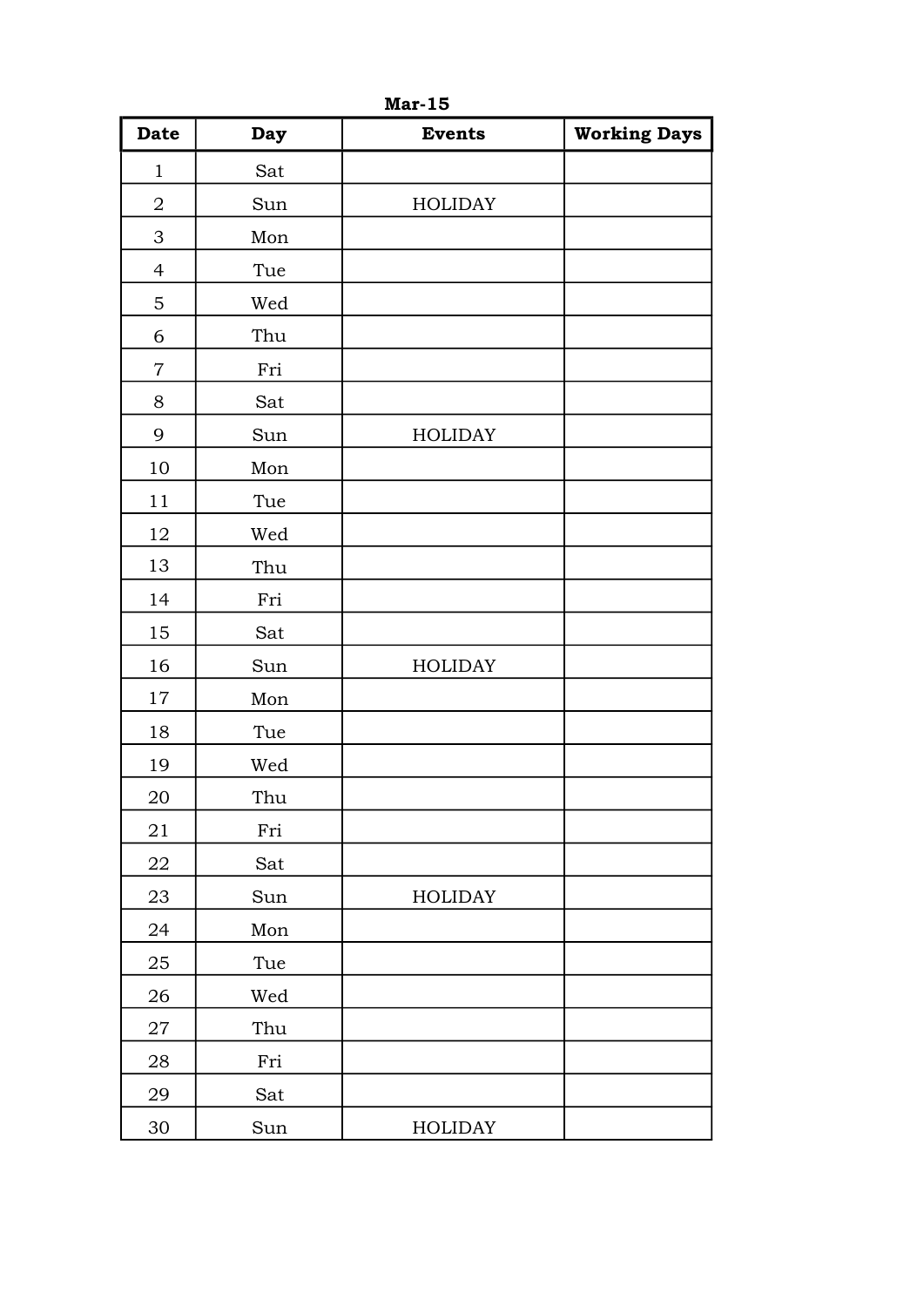| <b>Date</b>    | Day                                              | <b>Events</b>  | <b>Working Days</b> |
|----------------|--------------------------------------------------|----------------|---------------------|
| $\mathbf{1}$   | Mon                                              |                |                     |
| $\overline{2}$ | Tue                                              |                |                     |
| 3              | Wed                                              |                |                     |
| $\overline{4}$ | Thu                                              |                |                     |
| $\overline{5}$ | Fri                                              |                |                     |
| 6              | Sat                                              |                |                     |
| $\overline{7}$ | Sun                                              | <b>HOLIDAY</b> |                     |
| 8              | Mon                                              |                |                     |
| 9              | Tue                                              |                |                     |
| 10             | Wed                                              |                |                     |
| $1\,1$         | Thu                                              |                |                     |
| 12             | Fri                                              |                |                     |
| 13             | Sat                                              |                |                     |
| 14             | Sun                                              | <b>HOLIDAY</b> |                     |
| 15             | Mon                                              |                |                     |
| 16             | Tue                                              |                |                     |
| $17\,$         | Wed                                              |                |                     |
| 18             | Thu                                              |                |                     |
| 19             | Fri                                              |                |                     |
| $20\,$         | Sat                                              |                |                     |
| $21\,$         | Sun                                              | <b>HOLIDAY</b> |                     |
| 22             | Mon                                              |                |                     |
| 23             | Tue                                              |                |                     |
| 24             | Wed                                              |                |                     |
| 25             | Thu                                              |                |                     |
| 26             | Fri                                              |                |                     |
| $\sqrt{27}$    | Sat                                              |                |                     |
| 28             | Sun                                              | HOLIDAY        |                     |
| 29             | $\operatorname*{Mon}% \left( \mathcal{M}\right)$ |                |                     |
| 30             | Tue                                              |                |                     |
| 31             | Wed                                              |                |                     |

Apr-15